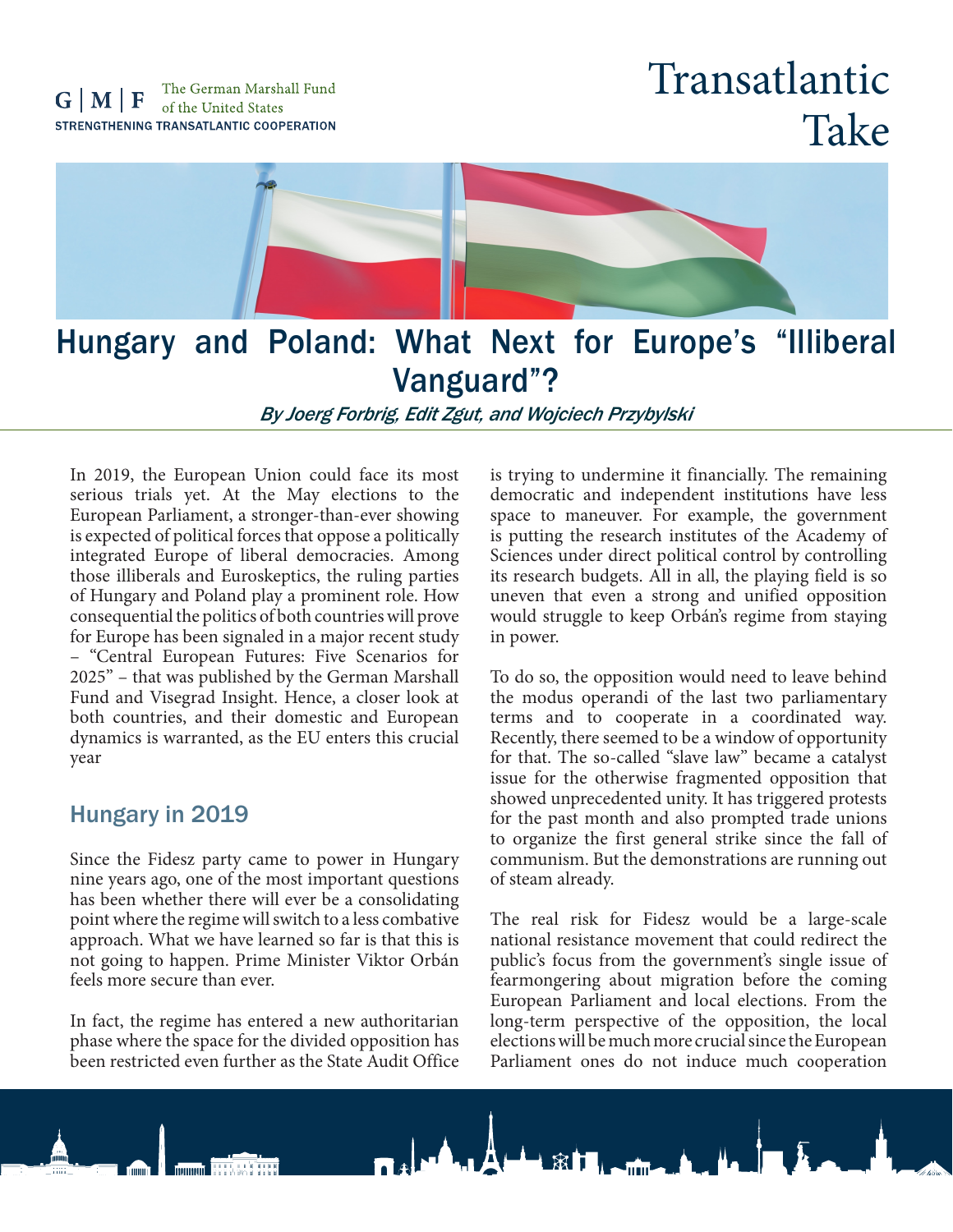among parties. In October's local polls, they have an opportunity to put aside shortsighted political considerations to combat Fidesz. The problem is that they have to operate in a system in which even an efficiently cooperating opposition would struggle to stand a chance.

### *Anti-Imperialist Euroskeptic Populism*

Orbán is striving to become a relevant international actor. He is aiming to polarize the national and the European scene by claiming that anyone who criticizes the government for its increasing authoritarianism undermines national sovereignty, is willing to destroy nation states, and advocates pro-immigrant sentiments.

What could be described as his anti-imperialist Euroskeptic populism is based on the revival of a discourse taken from the Hungarian far-right against the "West." Orbán is basically blaming Western European countries for harboring

colonialist sentiments towards European countries that are performing better than them economically. The government has spent €216 million on anti-Soros and anti-EU campaigns;

*The government has already shown that its domestic agenda is more and more receptive to firm pressure from Poland's partners." "*

this Pandora's Box can not be closed now it has been opened. Due to the nature of the regime, it has a permanent need for external enemies.

While Orbán used to be good at tactical retreats, he has shifted gears lately. The government has announced that it will not participate in the rule of law debate on Hungary organized by the European Parliament. One of the longstanding justifications of the conservative European People's Party (EPP) for the lack of action against Fidesz was the fact that Orbán at least was willing to negotiate – unlike the Polish government.

Moreover, Orbán is openly aiming to become the

leader of the continent's populist, far-right forces in order to transform the EU from the inside. Fidesz is openly advocating an anti-immigration majority in EU institutions to emerge after the parliamentary elections. This says a lot about Orbán's vision of a future architecture the EU in which the EPP takes a harsher anti-immigration stance and cooperates with the far-right Euroskeptic parties to a much larger extent.

### *Further Isolated in a Multispeed EU*

France and Germany have just confirmed with the Aachen Treaty that a "coalition of the willing" is about to move the EU project into a faster lane by binding eurozone members closer together. Although they are going to keep the door open to them, there is a long-term risk that the members states that are not part of the inner circle will have less chance to shape and influence the debate on the economic architecture of the EU. In Hungary, there is hardly any substantial discussion on relevant EU policy issues. When it comes to the future of integration, the government claims that the EU is being divided between those who are against migration and want to preserve national sovereignty and those who are on the side of "open society", migration, and a United States of Europe.

Given its rather limited influence within the European Council, Hungary vetoes or slows down decision-making on migration more and more, frequently referring to the protection of national sovereignty and its anti-EU freedom fight. But this obstructionist approach might not be sustainable given the movement toward more qualified-majority voting in the council. Orbán might want to influence the debates at the highest levels of the EU, but yet he fails to commit Hungary to further coordination within the Economic and Monetary Union, which would allow him to have a greater say.

### Poland in 2019

This year Poland will see new opportunities to improve its position in the EU. The ruling Law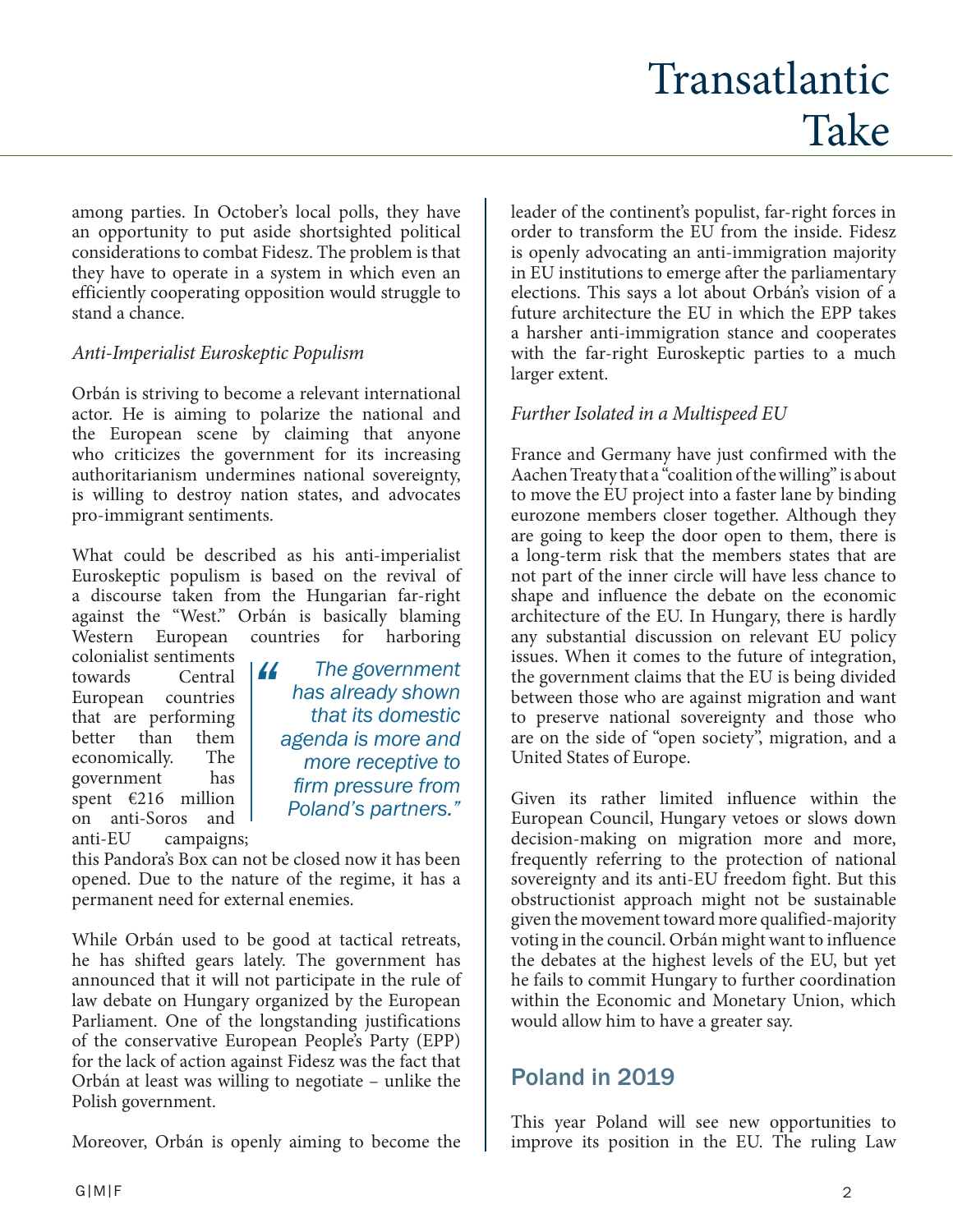# Transatlantic Take

and Justce (PiS) party hopes for a good result in the European Parliament elections and securing an important portfolio in next European Commission. The last phase of the current EU budget negotiations will sharpen that focus. The government will also moderate its domestic agenda ahead of parliamentary elections in the autumn.

Much will depend on the international context. Poland's foreign policy over the coming months will be shaped by two crucial factors. First, the outcome of Brexit, which will determine the role of Central Europe in the EU. Second, the foreign policy agenda set by Democrats in the U.S. Congress.

The government has already shown that its domestic agenda is more and more receptive to firm pressure from Poland's partners. Three key examples from 2018 show this.

First, in the battle over judicial independence the government quietly backed away from its attempt to take over the Supreme Court when the European Court of Justice issued an injunction on implementing new laws.

Second, the infamous memory law adopted last February was cancelled after harsh criticism from Israel, the United States, and Ukraine. This was despite the nationalist politics of memory being a core element of the government's narrative.

Finally, a much anticipated takeover of the media did not take place, in part due to the U.S. ambassador taking a clear position on the issue. This was the third core promise of PiS that was broken. Despite its best efforts the party decided to retreat ahead of the coming election year.

### *Election Year*

Ahead of the coming elections PiS wants to present itself as moderate and to keep its radical elements in the background. Yet it truly believes that it plays on a field that is not level when it comes to media pluralism and that it needs to change media system in order to win again. This was the conclusion of PiS drew from its disappointing performance in last September's local elections.

In 2019, Poles will go to the polls twice and have their minds also set on one more key election in May 2020. The European

Parliament elections this spring will be a trial contest ahead of the parliamentary elections in the autumn. Therefore PiS will not use most of its Euroskeptic

*It is crucial to provide Poland incentives to be in the mainstream of the European politics." "*

repertoire in the European poll, where there is usually a low turnout, so as not to alienate voters later in the year in the more important one. It needs to show itself as more centrist to win a second term in government and only then will it openly pursue a more radical agenda. This is why in the coming months the government should show signs of moderation and will become more susceptive to a pro-EU agenda.

While the opposition fights mostly battles set up by the government, the only strong message on global and European questions has come so far from European Council President and former prime minister Donald Tusk. Last November, on the eve of National Independence Day, he spoke of the EU as the only answer to the global challenges and uncertainties for his country. Some saw this as a prelude to a potential run in the 2020 presidential elections. But, even if he does not run, he is so far the only political figure capable of shaping the narrative of the opposition.

#### *International Relations*

Against all odds, Poland's foreign policy still surprises many observers. The recent announcement that it will host and organize with the United States a conference on Iran in February puts it against the position of most of the EU members when it comes to dealing with that country. This shows that Warsaw tries to accede to any request by the Trump administration ahead of a feasibility study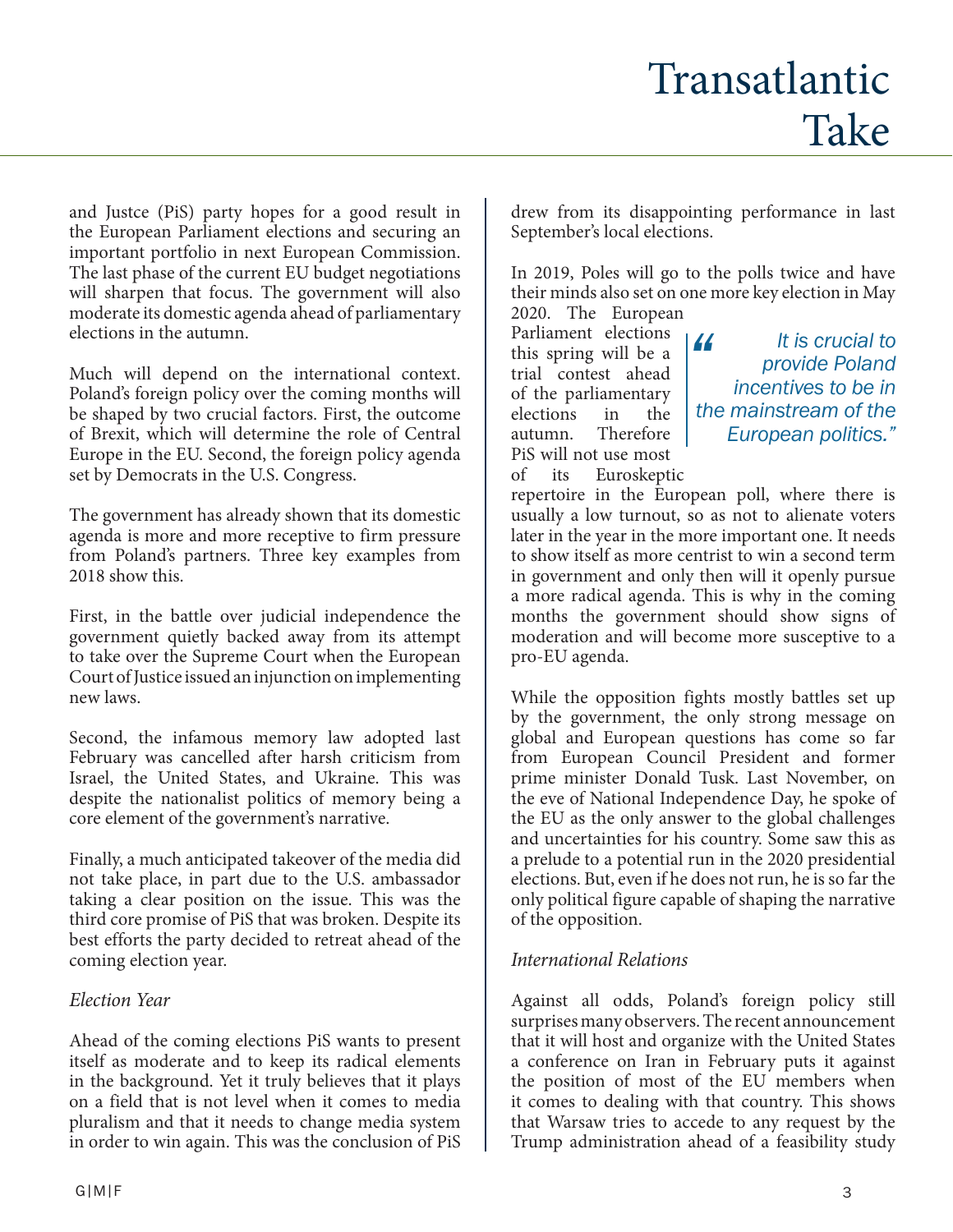on a permanent U.S. military base in Poland, which is expected in the spring.

Brexit will also make its mark on Poland. It will strive to demonstrate its commitment to protecting the rights of Poles in the United Kingdom. At the same its best strategy will be to play along with EU partners and fill the vacant place left by the United Kingdom. In this scenario, the Number One European partner for Poland could again be Germany. But, since anti-German sentiments are an essential part of the PiS identity, this would require much effort on behalf of the current government.

Germany was a very important partner for Poland until 2015 when PiS pivoted to prioritizing the relationship with the United Kingdom. But Brexit has complicated that strategy just as much as Germany's lack of decision on Nord Stream 2 complicates rapprochement between the two neighbors.

Lack of legal and political action from the German government despite admitting that the project brings ecological and geopolitical dangers to Europe will hamper a closer partnership.

Poland has the potential to influence and lead in Central Europe only when it is influential in the EU. It gave this up by fighting with the EU on the rule of law, allowing Hungary to dominate the Central European narrative. Therefore it is crucial to provide Poland incentives to be in the mainstream of the European politics. In all probability it will moderate its positions and try to demonstrate a more solution-oriented approach, even should PiS remain in government after the elections. On the other hand, should Poland be sidelined it may fall under influence of radicals and it would be much more disruptive in Europe.